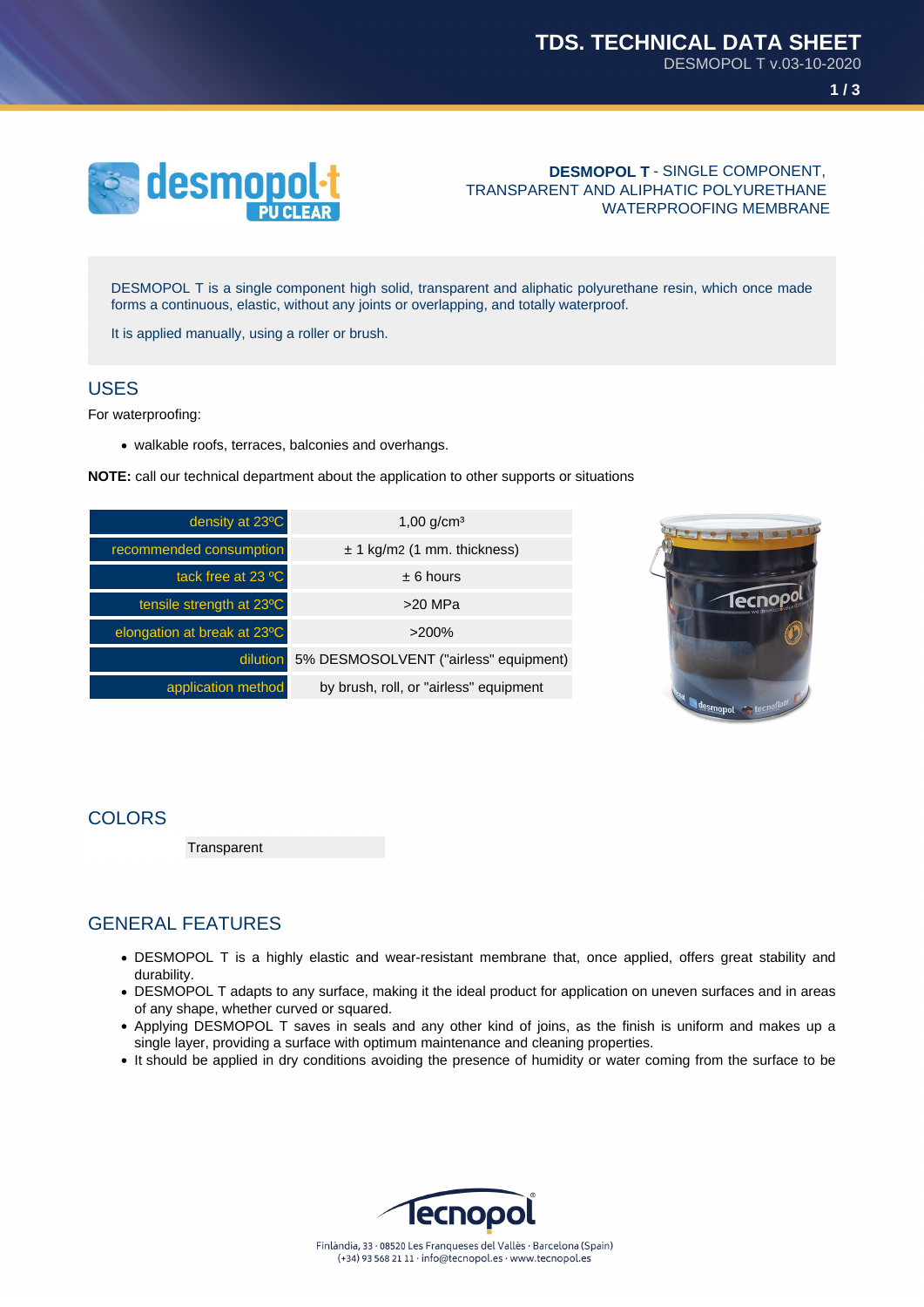**2 / 3**

coated or the substrate, whether at the time of application or subsequently (pressure from phreatic water level).

- It doesn't require solar radiation protection (UV rays) to ensure its properties, because it is an aliphatic membrane.
- DESMOPOL T system's properties enable it to bond several kinds of surfaces such as natural stone, ceramic. For another kind of support, please, contact with TECNOPOL technical department.
- High resistance all over time, retaining its transparency.
- Use PRIMER T primer before application of the membrane.
- Not recommended to use in pools, or chemically treated water, in general not use on total water immersion.
- Once formed, don't clean with bleach or highly corrosive products.
- Do not apply DESMOPOL T media with temperatures above +35 °C
- If there is humidity or moisture in the substrate at the time of application, check the technical specifications of our primers where the maximum support humidity ranges are specified.

### **YIELD**

The product yield is 1 kg/m².

### PACKAGING

Metal tins of 20 kg and 5 kg

# SHELF LIVE

12 months at temperatures between 5° C and 35° C, provided it is stored in a dry place. Once the tin has been opened, the product must be used immediately.

### APPLICATION

In general, the following aspects should be dealt with prior to application:

- Support will be strong and dry.
- Clean up the surface, removing dust, oils and grasses, and existing chippings.
- The support to be applied must be resistant and dry. There should be no moisture retained inside or moisture by capillarity in the back.
- We recommend applying on the substrate with the primer PRIMER T with a clean cloth and allow drying (15 20 min).
- Can be applied by roller, brush or "airless" spray.

### HANDLING

These safety recommendations for handling are necessary for the implementation process as well as in the pre and post, on exposure to the loading machinery.

- Respiratory Protection: When handling or spraying use an air-purifying respirator.
- Skin protection: Use rubber gloves, remove them immediately after contamination. Wear clean body-covering. Wash thoroughly with soap and water after work and before eating, drinking or smoking.
- Eye / Face: Wear safety goggles to prevent splashing and exposure to particles in the air.
- Waste: Waste generation should be avoided or minimized. Incinerate under controlled conditions in accordance with local laws and national regulations.

Anyway, consult the material and safety data sheet (MSDS) of the product